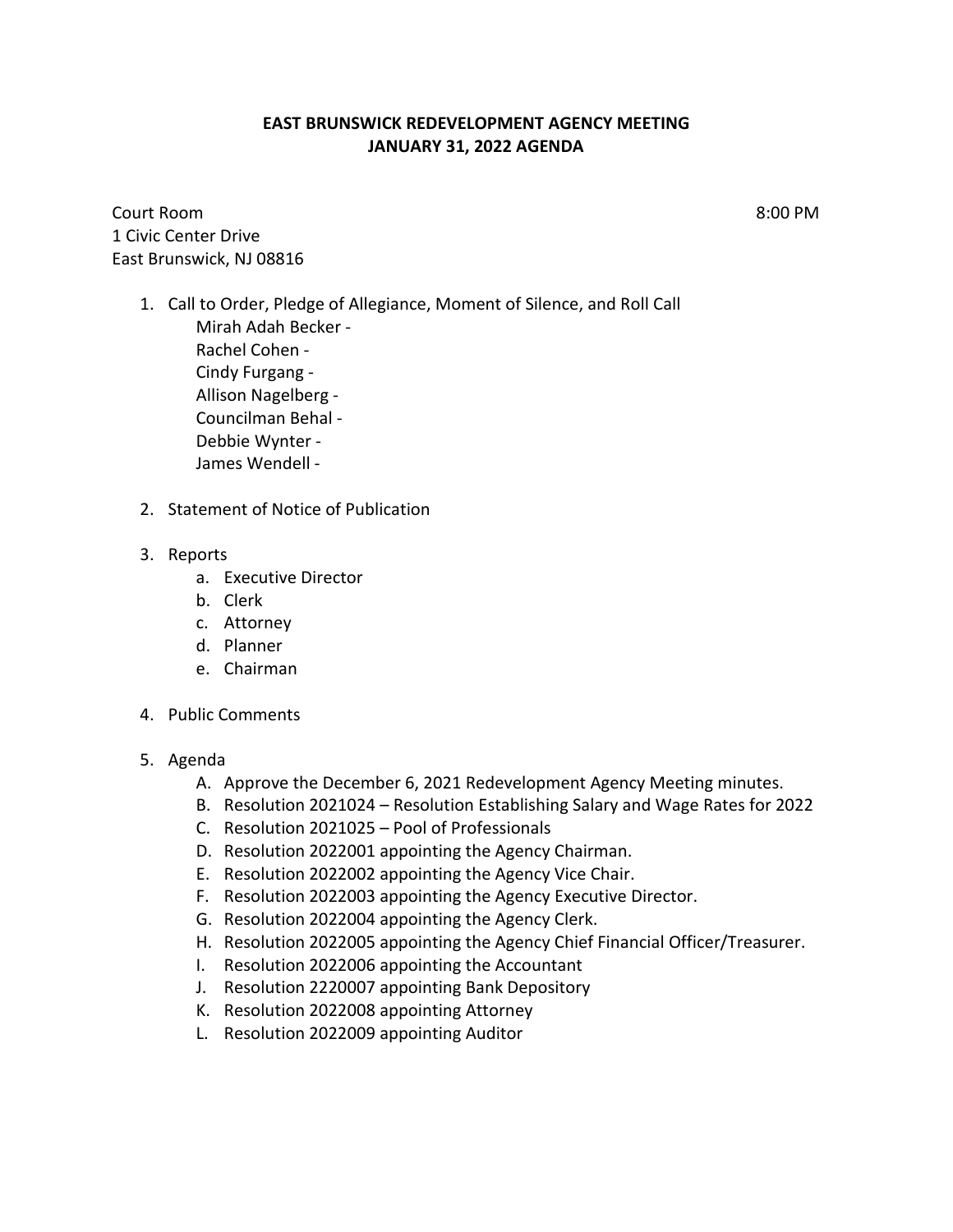- M. Resolution 2022010 Resolution requesting the Mayor and Council authorize the Planning Board to conduct an investigation as to whether the properties identified as Block 833, Lots 3, 5, 6, 7.01, 8.01, 9, 10.02, 17, 18.01, 19, 21.02, 21.03, 24.01, 26, 27, AND 28, BLOCK 834, LOTS 2.01, 3.06, 3.07, 4.25, 7.02, 8.02, 9, 11, 12, 23.01, 33, 34.03, 34.1, 34.11, 34.12 35.01, 35.02, 36.02, AND 36.03, AND BLOCK 834.01, LOTS 37, 38, AND 39.01 Qualify as an area in need of Redevelopment in accordance with the local Redevelopment and Housing Law,, N.J.S.A. 40A:12A ET SEQ.
- N. Approve the Bill List
- 6. For the Good of the Cause
- 7. Adjournment